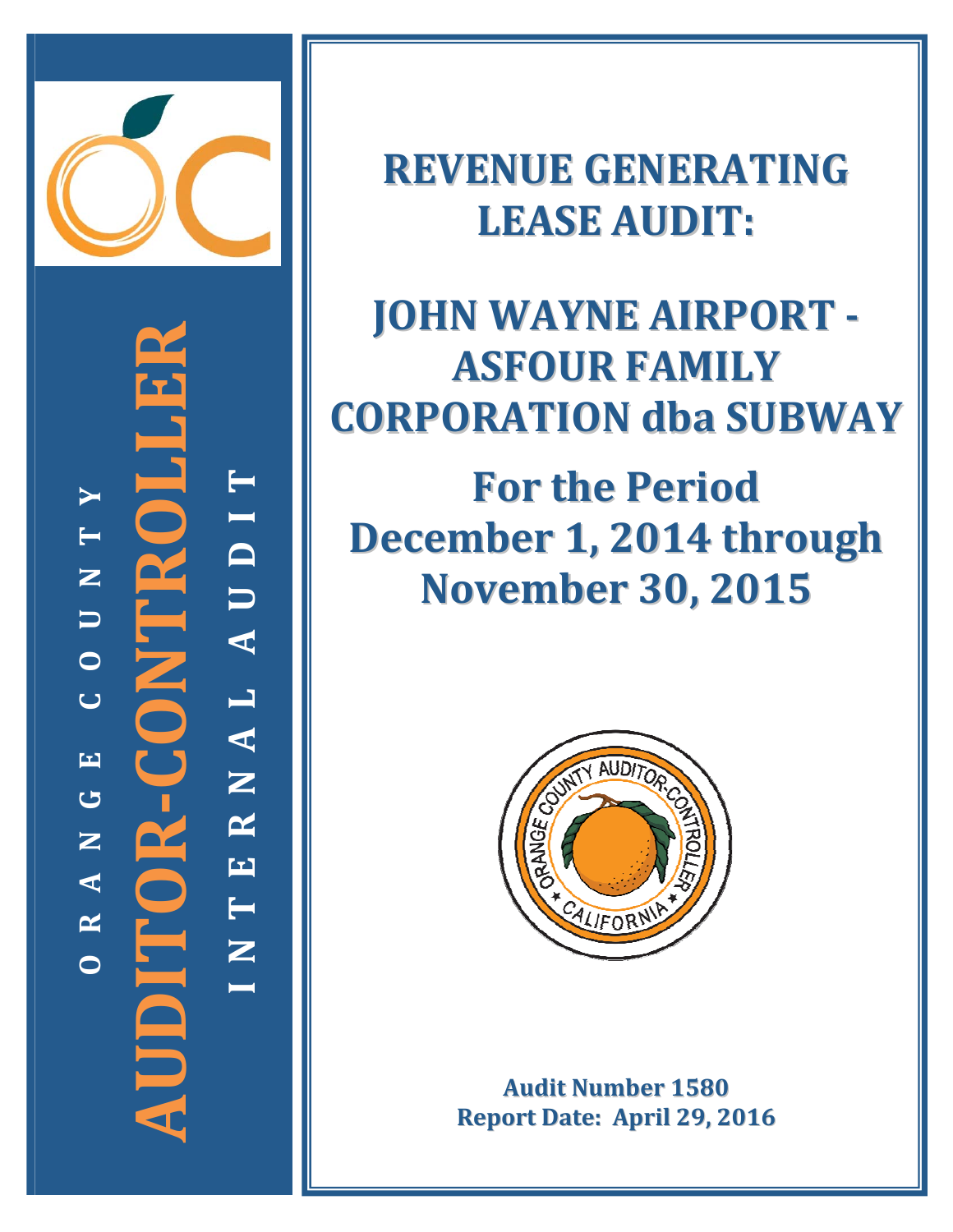

# **Eric H. Woolery, CPA Orange County Auditor‐Controller**

**Toni Smart, CPA Scott Suzuki, CPA, CIA, CISA Nancy Ishida, CPA, CIA, CISA Lisette Free, CPA, CFE, CGMA Brenda Tran, CPA**

**Director, Internal Audit Assistant Director Senior Audit Manager III Audit Manager II Senior Auditor I**

**12 Civic Center Plaza, Room 200 Santa Ana, CA 92701**

Auditor‐Controller Web Site www.ac.ocgov.com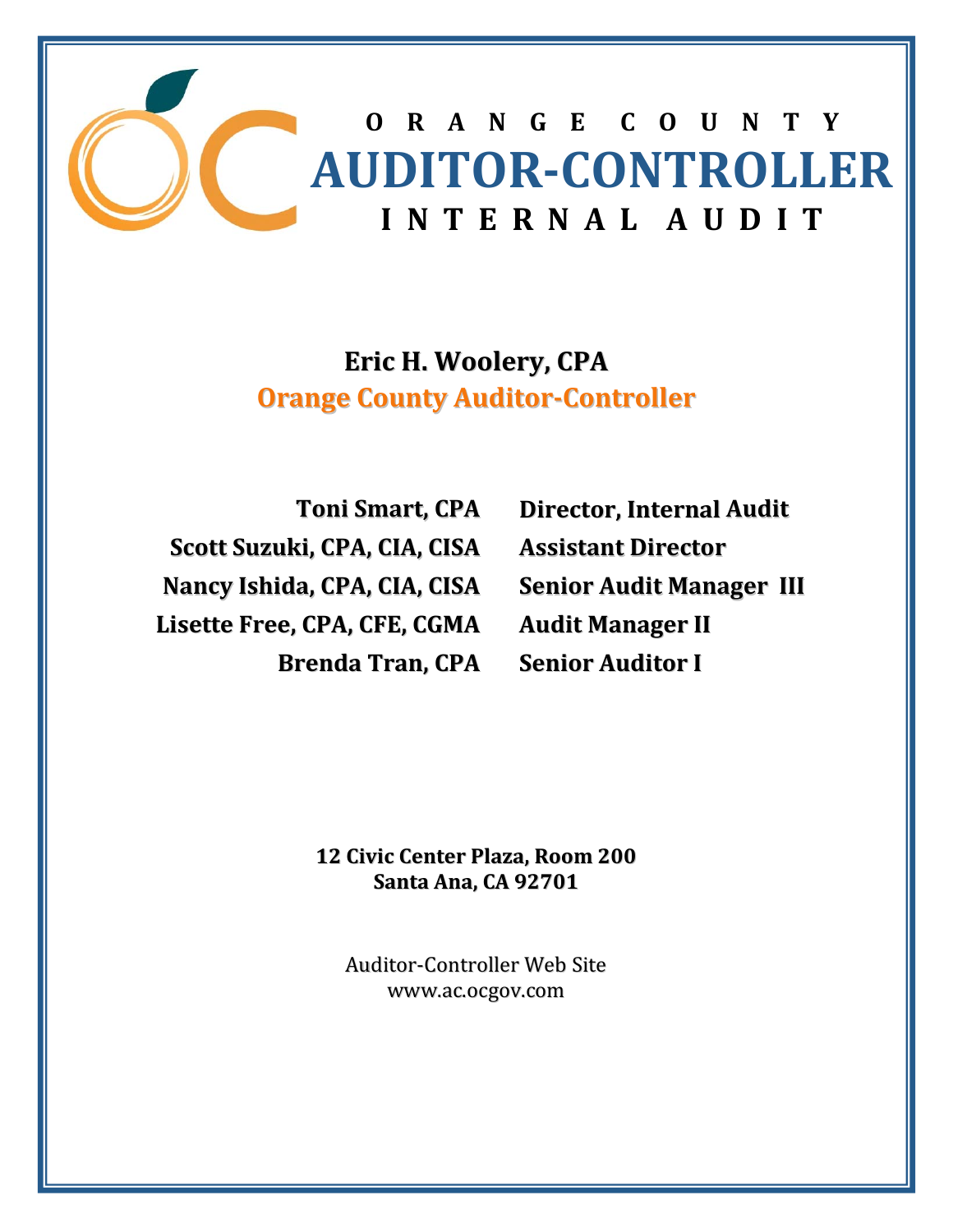

**ERIC H. WOOLERY, CPA** 

AUDITOR-CONTROLLER



**Transmittal Letter** 

# **Audit No. 1580**

#### **April 29, 2016**

**TO:** Barry A. Rondinella, Airport Director John Wayne Airport

**SUBJECT:** Revenue Generating Lease Audit: John Wayne Airport – Asfour Family Corporation dba Subway, PM 1121-360-132, 132.1

We have completed our Revenue Generating Lease Audit of Asfour Family Corporation dba Subway for the period December 1, 2014 through November 30, 2015. Our final report is attached for your review.

I submit an **Audit Status Report** quarterly to the Audit Oversight Committee (AOC) and a monthly report to the Board of Supervisors (BOS) where I detail any critical and significant audit findings released in reports during the prior month and the implementation status of audit recommendations as disclosed by our Follow-Up Audits. Accordingly, the results of this audit will be included in a future status report to the AOC and BOS.

Additionally, we will request your department to complete a **Customer Survey** of Audit Services. You will receive the survey shortly after the distribution of our final report.

 Toni Smart, CPA, Director Auditor-Controller Internal Audit Division

#### **Attachments**

Other recipients of this report: Members, Board of Supervisors Members, Audit Oversight Committee Eric H. Woolery, Auditor-Controller Frank Kim, County Executive Officer Mark Denny, Chief Operating Officer Jessica Witt, Deputy Chief Operating Officer Courtney Wiercioch, Assistant Airport Director, John Wayne Airport Ralph Sanchez, Deputy Airport Director of Business Development, John Wayne Airport Barbara Swift, Manager, John Wayne Airport Business Development Jessica Dixon, Real Property Agent, John Wayne Airport Business Development Mariane Teschner, Deputy Airport Director of Finance & Administration, John Wayne Airport Tonya Riley, Director, Satellite Accounting Operations, Auditor-Controller Vivienne Thornton, Accounting Manager II, John Wayne Airport Accounting Operations Jessie Zhu, Accounting Manager I, John Wayne Airport Accounting Operations Kenneth Wong, Administrative Manager II, John Wayne Airport Assurance & Compliance Foreperson, Grand Jury Robin Stieler, Clerk of the Board of Supervisors Macias Gini & O'Connell LLP, County External Auditor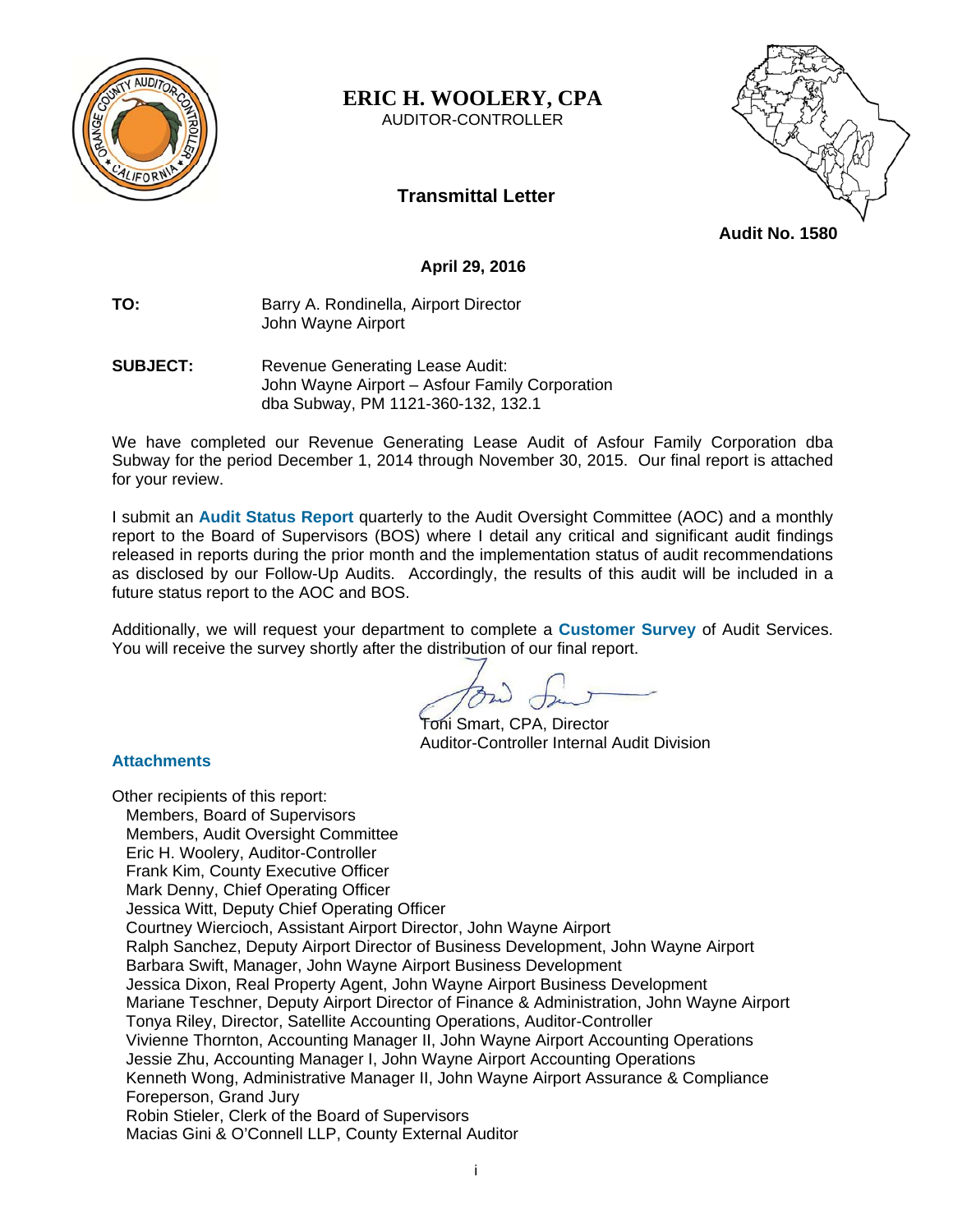

#### *Revenue Generating Lease Audit: John Wayne Airport Asfour Family Corporation dba Subway Audit No. 1580*

**For the Period December 1, 2014 through November 30, 2015**

| Transmittal Letter               |              |
|----------------------------------|--------------|
| <b>Internal Auditor's Report</b> |              |
| <b>OBJECTIVES</b>                | 1            |
| <b>RESULTS</b>                   | 1            |
| <b>BACKGROUND</b>                | $\mathbf{2}$ |
| <b>SCOPE AND METHODOLOGY</b>     | $\mathbf{2}$ |
| <b>FOLLOW-UP PROCESS</b>         | 2            |
|                                  |              |

**Detailed Findings, Recommendations, and Management Responses** 

| Finding No. 1 – Untimely Review and Reconcilation of the Statement of Gross<br><b>Receipts and Unauthorized Audit Report Type (Control Finding)</b> | 3 |
|-----------------------------------------------------------------------------------------------------------------------------------------------------|---|
| Finding No. 2 – Untimely Submission of Audited Statements of Gross Receipts<br><b>(Control Finding)</b>                                             | 4 |
| <b>ATTACHMENT A: Report Item Classifications</b>                                                                                                    | 6 |
| <b>ATTACHMENT B: John Wayne Airport Management Responses</b>                                                                                        |   |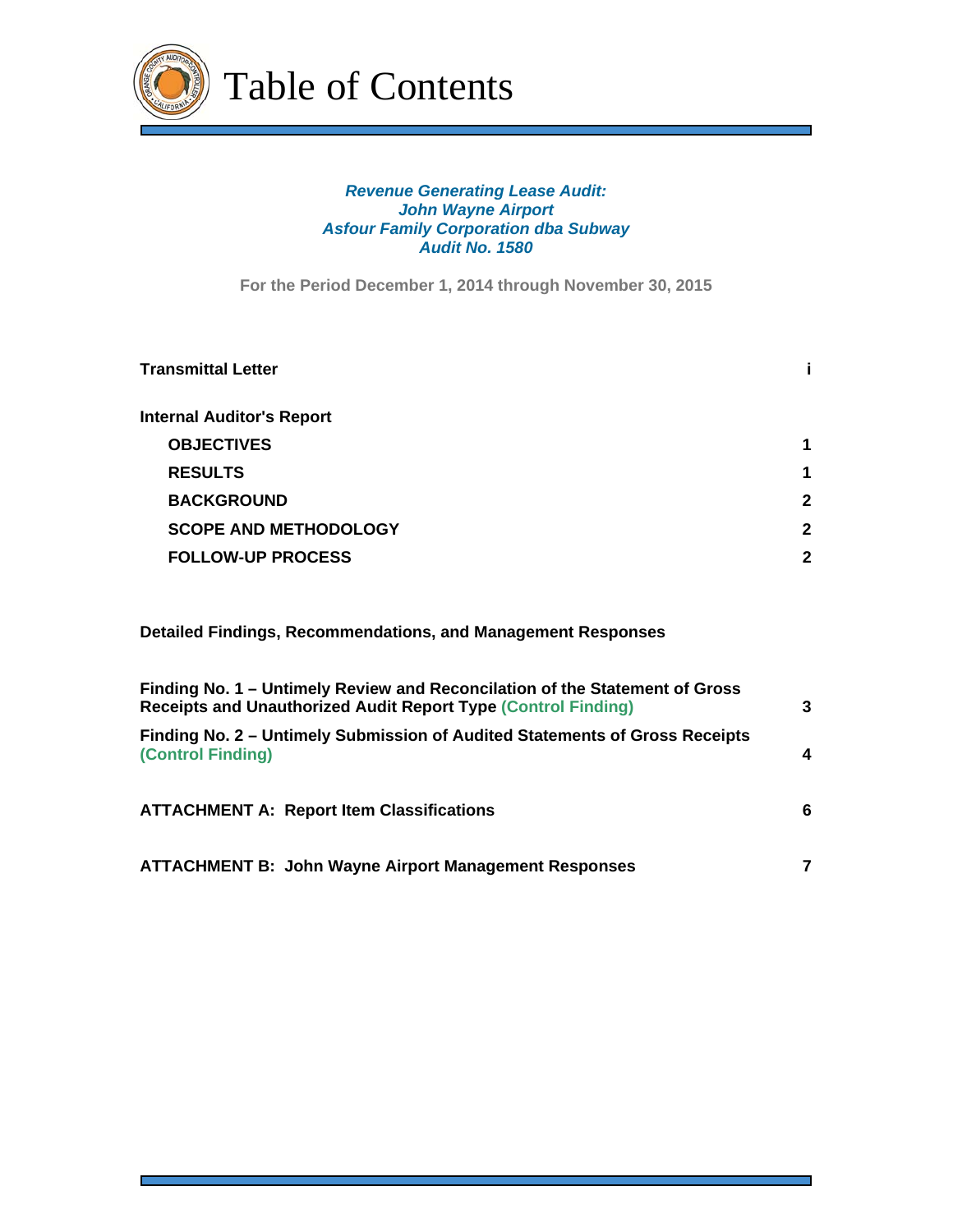

#### **Audit No. 1580 April 29, 2016**

| TO: | Barry A. Rondinella, Airport Director |
|-----|---------------------------------------|
|     | John Wayne Airport                    |
|     |                                       |

- FROM: Toni Smart, CPA, Director Auditor-Controller Internal Audit Division
- SUBJECT: Revenue Generating Lease Audit: John Wayne Airport – Asfour Family Corporation dba Subway, PM 1121-360-132, 132.1

#### **OBJECTIVES**

We performed an audit of certain records and documents for the period from December 1, 2014 through November 30, 2015, pertinent to the lease agreement (Agreement) between the County of Orange (County) and Asfour Family Corporation dba Subway (Subway) dated November 9, 2010. The Agreement is for five years for the operation of a Subway restaurant at John Wayne Airport (JWA).

- 1. The primary objective of our audit was to determine whether Subway's records adequately supported its monthly gross receipts reported to the County and rent owed was properly paid.
- 2. The secondary objective of our audit was to determine whether Subway complied with certain other financial provisions of the Agreement, such as monthly gross receipts statement format and annual financial statement requirements.

In addition, while performing the audit, if we identify internal control weaknesses, we will provide suggestions for improvement.

#### **RESULTS**

**Objective #1:** We found that Subway's records adequately supported reported gross receipts and rent was properly paid to the County.

**Objective #2:** We found that Subway complied with certain other financial provisions of the Agreement such as the monthly gross receipts statement format; however, we identified **two (2) Control Findings** regarding compliance with timely review and reconciliation of the annual Statement of Gross Receipts and timely submission of the annual Statement of Gross Receipts.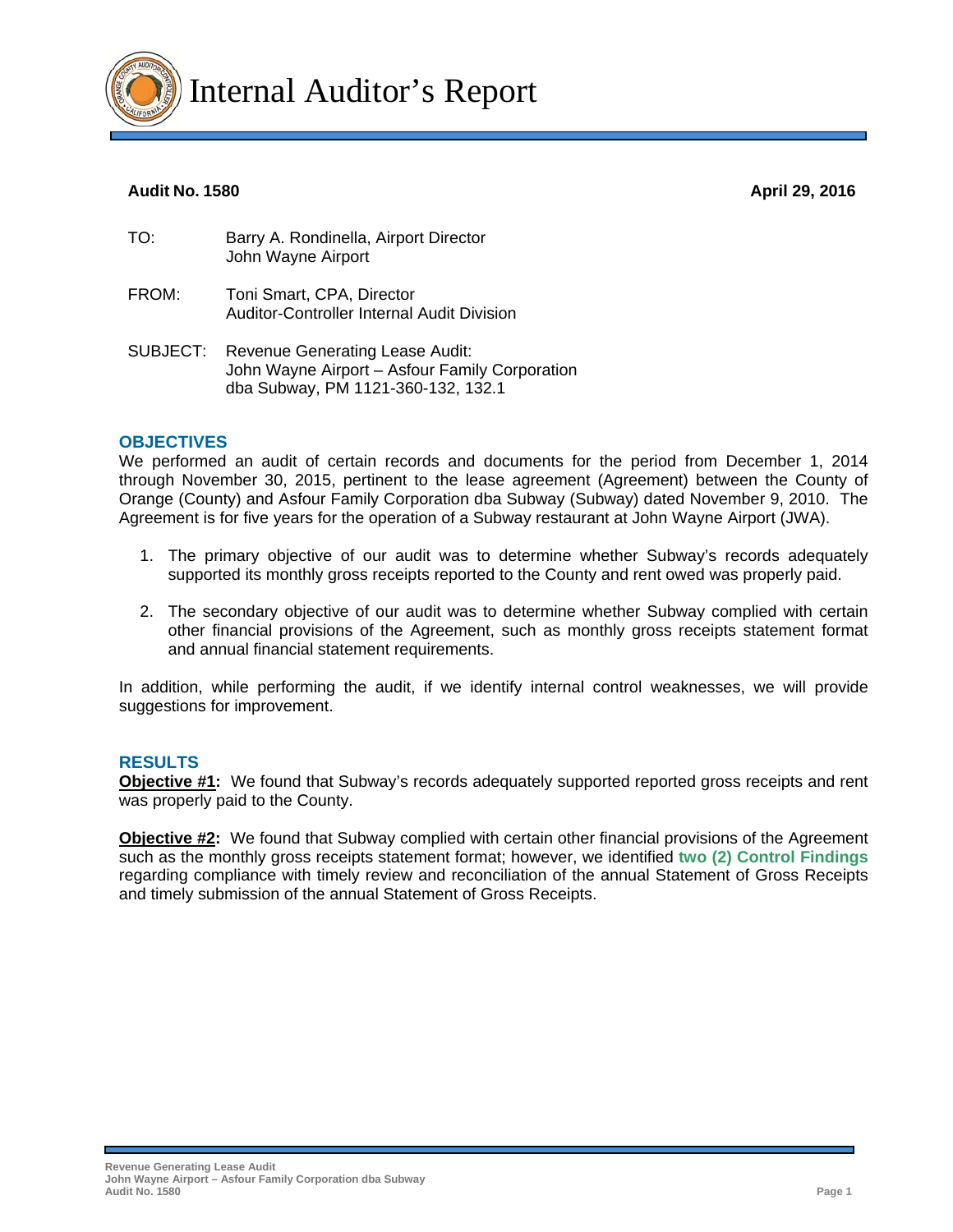

#### **BACKGROUND**

The County entered into a five-year lease agreement with Asfour Family Corporation dba Subway, dated November 9, 2010, for the operation of a Subway restaurant located at John Wayne Airport. During the twelve-month audit period ended November 30, 2015, Subway reported approximately **\$1.2 million** in gross receipts and rent paid to the County was **\$194,054**.

#### **SCOPE AND METHODOLOGY**

Our audit was limited to certain records and documents that support Subway's gross receipts reported to the County for the twelve-month audit period ended November 30, 2015. Our audit included inquiry, auditor observation, and limited testing for assessing the adequacy of documentation and ensuring completeness of reported gross receipts.

#### **FOLLOW-UP PROCESS**

Please note we have a structured and rigorous **Follow-Up Audit** process in response to recommendations and suggestions made by the Audit Oversight Committee (AOC) and the Board of Supervisors (BOS). Our **First Follow-Up Audit** will begin at six months from the official release of the report. A copy of all our Follow-Up Audit reports is provided to the BOS as well as to all those individuals indicated on our standard routing distribution list.

The AOC and BOS expect that audit recommendations will typically be implemented within six months and often sooner for significant and higher risk issues. Our **Second Follow-Up Audit** will begin at six months from the release of the first Follow-Up Audit report, by which time **all** audit recommendations are expected to be addressed and implemented. We bring to the AOC's attention any audit recommendations we find still not implemented or mitigated after the second Follow-Up Audit. Such open issues appear on the AOC agenda at its next scheduled meeting for discussion.

We have attached a **Follow-Up Audit Report Form**. Your department should complete this template as our audit recommendation is implemented. When we perform our first Follow-Up Audit approximately six months from the date of this report, we will need to obtain the completed form to facilitate our review.

The Auditor-Controller Internal Audit Division is available to partner with your staff so that they can successfully implement or mitigate difficult audit recommendations.

#### **ACKNOWLEDGEMENT**

We appreciate the courtesy extended to us by the personnel at Subway and John Wayne Airport during our audit. If you have any questions regarding our revenue generating lease audit, please contact me directly at (714) 834-5442, or Nancy Ishida, Senior Audit Manager at (714) 796-8067.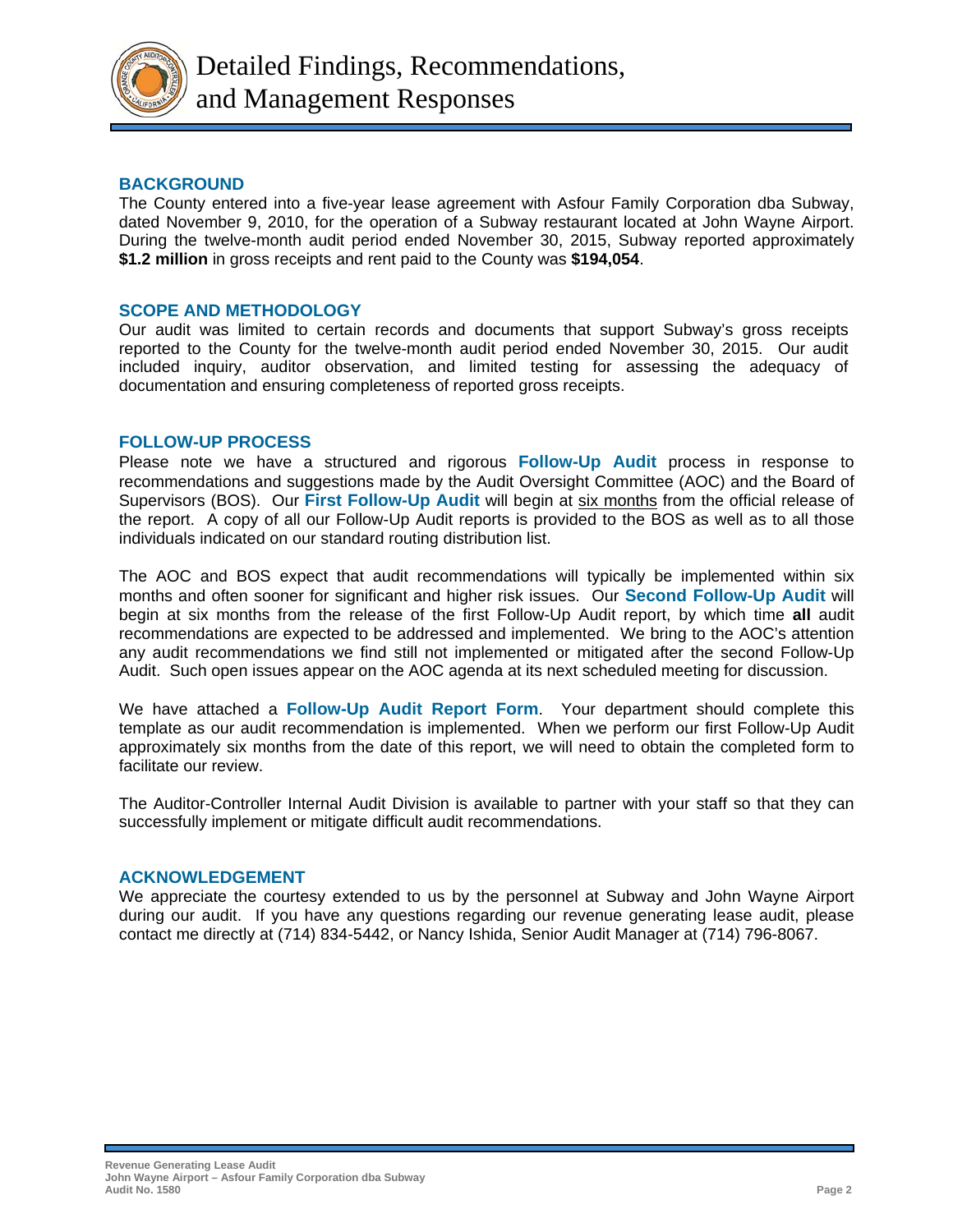

#### **Finding No. 1 – Untimely Review and Reconciliation of the Statement of Gross Receipts and Unauthorized Audit Report Type (Control Finding)**

JWA Accounting did not perform a timely review and annual reconciliation of Subway's Statement of Gross Receipts issued by the Certified Public Accountant (CPA) to the monthly Statement of Gross Receipts submitted by Subway. The reconciliation of Subway's Statement of Gross Receipts for the year ended November 30, 2013 (received May 2014) was not performed until August 2014 (three months after submission). In addition, the reconciliation incorrectly indicated that Subway had complied with the requirement to submit "audited" Statement of Gross Receipts. Subway submitted an "agreed-upon procedures" report for its Statement of Gross Receipts without obtaining prior approval as required by the lease agreement.

Lease Agreement, Section 4.06, Subsection D, Financial Statements states:

"This statement must be prepared by a Certified Public Accountant (CPA) who is a member in good standing with the American Institute of Certified Public Accountants (AICPA) or the California Society of CPAs. The audit must be performed in accordance with Generally Accepted Auditing Standards (GAAS) authorized by the AICPA….The audited statement of gross receipts shall include total gross receipts for the accounting year as classified according to the categories of business established for percentage rental and listed in Section 4.01 (RENT) and for any other business conducted on or from the Leased Premises. A reviewed statement of gross receipts may be requested by TENANT rather than an audited statement of gross receipts if there is undue hardship to obtain an audited statement. TENANT must request and obtain written approval for a reviewed statement for the Auditor-Controller prior to the start of the financial statement engagement for the year to be audited."

The reconciliation of Subway's Statement of Gross Receipts for the year ended November 30, 2014 has not been completed. JWA requested submission on November 12, 2015 and Subway submitted the audited Statement of Gross Receipts via email to JWA Business Development on November 29, 2015; however, JWA Accounting informed us that they did not receive the annual Statement of Gross Receipts from Subway.

By not performing timely reconciliations, there is a risk of not collecting amounts due for unreported gross receipts, resulting in a potential loss of revenue.

#### **Recommendation No. 1**:

We recommend JWA reconcile the annual audited Statement of Gross Receipts to the gross receipts submitted to the County in a timely manner and ensure the type of auditor's report complies with the lease agreement. We further recommend JWA monitor financial statement submission due dates to ensure the lessee complies with the terms of the lease agreement.

#### **John Wayne Airport Management Response:**

Concur. JWA Accounting will strive to reconcile the annual audited Statement of Gross Receipts to the gross receipts submitted to the County within 60 days from receipt. In addition, JWA Accounting will train staff on recognizing the appropriate report for the annual audited Statement of Gross Receipts.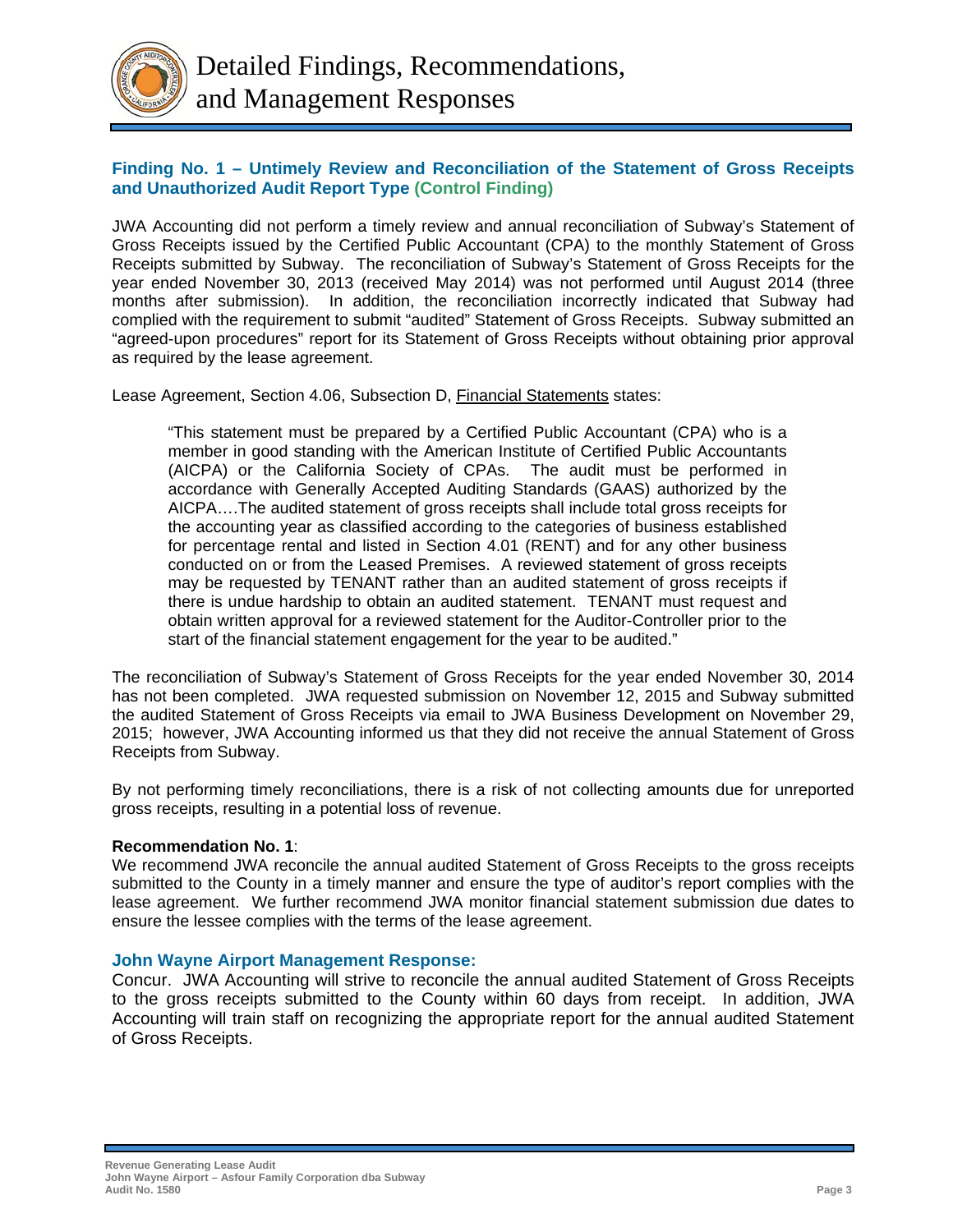

JWA Business Development will send a letter to remind applicable tenants of the requirement to submit an annual audited Statement of Gross Receipts 90 days prior to the due date. If necessary, JWA Business Development will send a reminder notice to the applicable tenants for delinquent filing on or after the due date.

#### **Finding No. 2 – Untimely Submission of Audited Statements of Gross Receipts (Control Finding)**

Subway did not submit an audited Statement of Gross Receipts for the years ended November 30, 2013 and 2014 in a timely manner. The lease agreement requires Subway to submit their Statement of Gross Receipts within 90 days after the end of each accounting year. The Statements of Gross Receipts for the years ended November 30, 2013 and 2014 were submitted in May 2014 (three months after due date) and November 2015 (nine months after due date), respectively. In addition, the statements were not audited as required by the lease agreement.

Lease Agreement, Section 4.06, Subsection D, Financial Statements states:

"Within ninety (90) days after the end of each accounting year, TENANT at its own expense shall submit to Auditor-Controller an audited statement of gross receipts for all Airport operations."

Furthermore, Section 4.06, Subsection E. Failure to Submit Financial Statements states:

"In addition to any other remedies available to COUNTY at law or in equity or under this Lease, in the event that TENANT fails to submit any financial statements by the due date listed in this Section, Subsection "D. Financial Statements". Airport Director may require TENANT to submit the greater of:

- 1) \$5,000 fine; or
- 2) Any and all costs incurred by COUNTY for the Certified Public Accountant hired by the COUNTY to prepare the required financial statements, including an administrative fee equal to fifteen percentage (15%) of those costs."

Our audit found that the annual Statement of Gross Receipts were "agreed-upon procedures" reports instead of "audit" reports as required by the lease agreement (See **Finding No. 1**). We informed JWA of this issue and subsequently JWA requested that Subway submit audited Statements of Gross Receipts for the years ended November 30, 2012, 2013, and 2014 by no later than February 1, 2016. Subway submitted the audited Statement of Gross Receipts for the years ended November 30, 2012, 2013, 2014, and 2015 on January 28, 2016.

#### **Recommendation No. 2**:

We recommend that JWA require Subway to submit the audited Statement of Gross Receipts in a timely manner (within 90 days after year end). Furthermore, we recommend JWA assess whether a fine should be imposed as stipulated in the lease agreement for the failure to submit timely. JWA may take into consideration the fact that Subway later submitted audited Statement of Gross Receipts covering the last four years on January 28, 2016.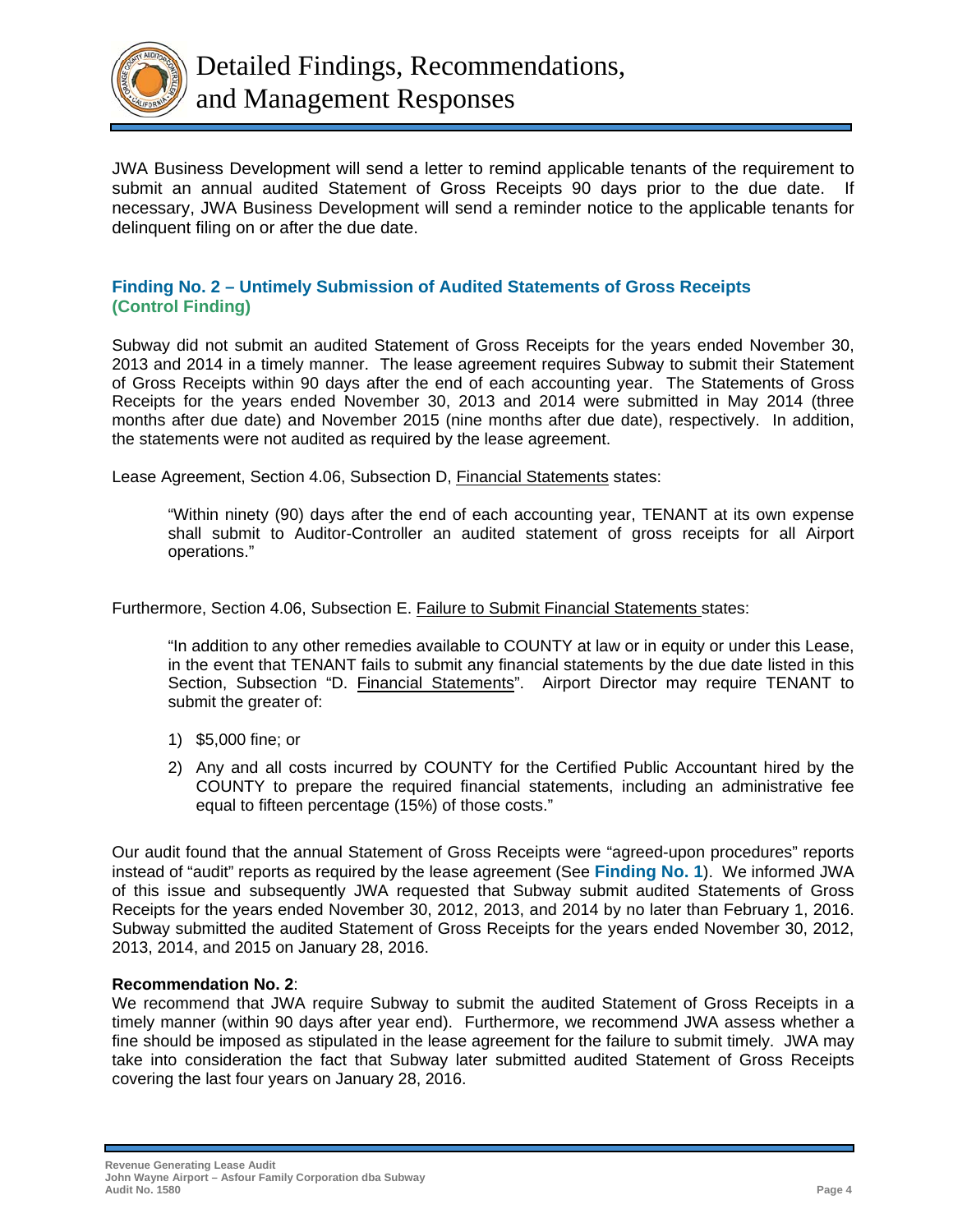

#### **John Wayne Airport Management Response:**

Concur. JWA Business Development will send a letter to remind the Asfour Family Corporation dba Subway of the required due date to submit an annual audited Statements of Gross Receipts. JWA has evaluated the lease agreement and determined that a reminder notice will be sent to the tenant and a fine will not be imposed at this time.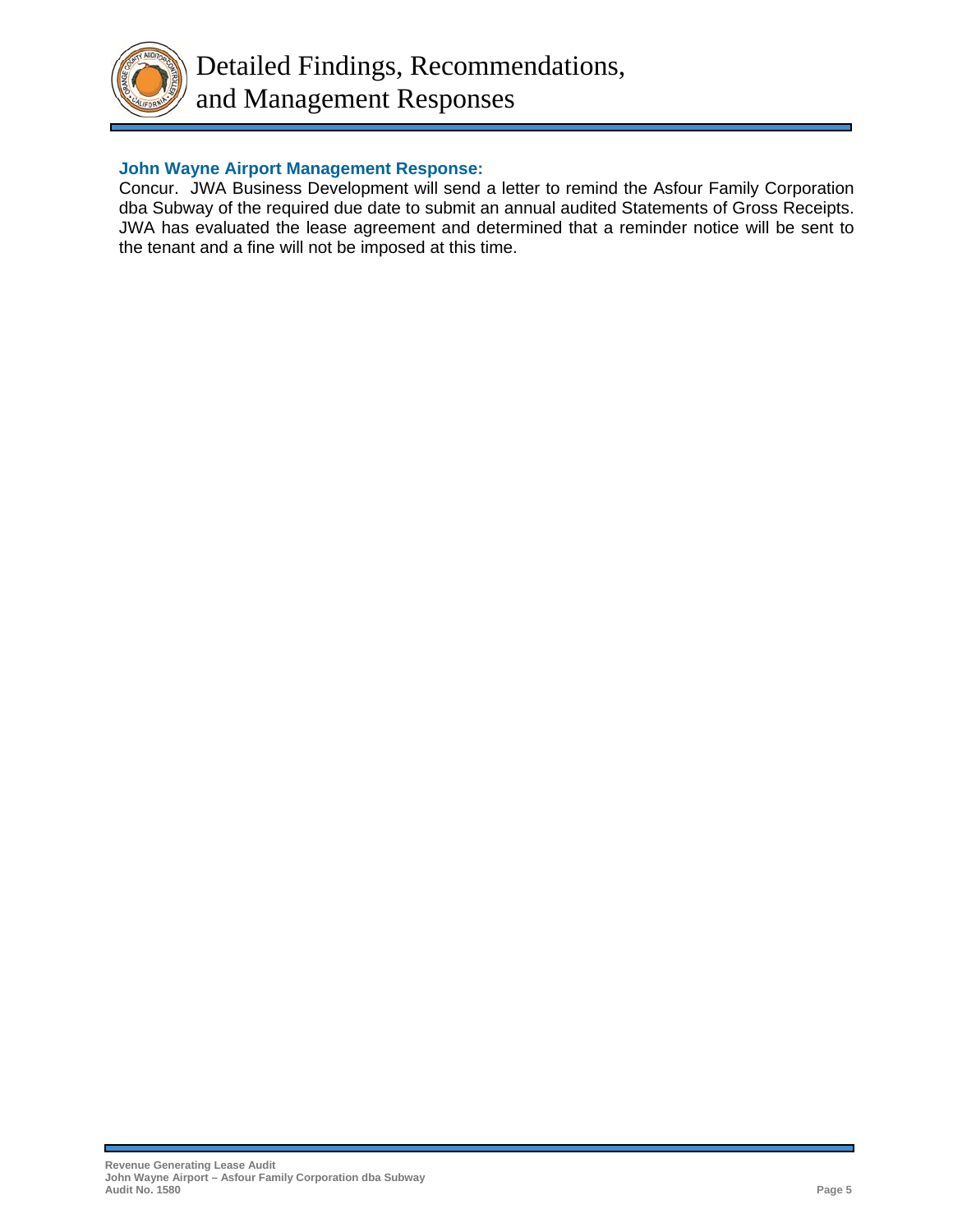

# **ATTACHMENT A: Report Item Classifications**

For purposes of reporting our audit findings and recommendations, we will classify audit report items into three distinct categories:

#### **Critical Control Weaknesses:**

These are Audit Findings or a combination of Auditing Findings that represent critical exceptions to the audit objective(s) and/or business goals. Such conditions may involve either actual or potential large dollar errors or be of such a nature as to compromise the Department's or County's reputation for integrity. Management is expected to address Critical Control Weaknesses brought to their attention immediately.

#### **Significant Control Weaknesses:**

These are Audit Findings or a combination of Audit Findings that represent a significant deficiency in the design or operation of internal controls. Significant Control Weaknesses require prompt corrective actions.

#### **Control Findings:**

These are Audit Findings concerning internal controls, compliance issues, or efficiency/effectiveness issues that require management's corrective action to implement or enhance processes and internal controls. Control Findings are expected to be addressed within our follow-up process of six months, but no later than twelve months.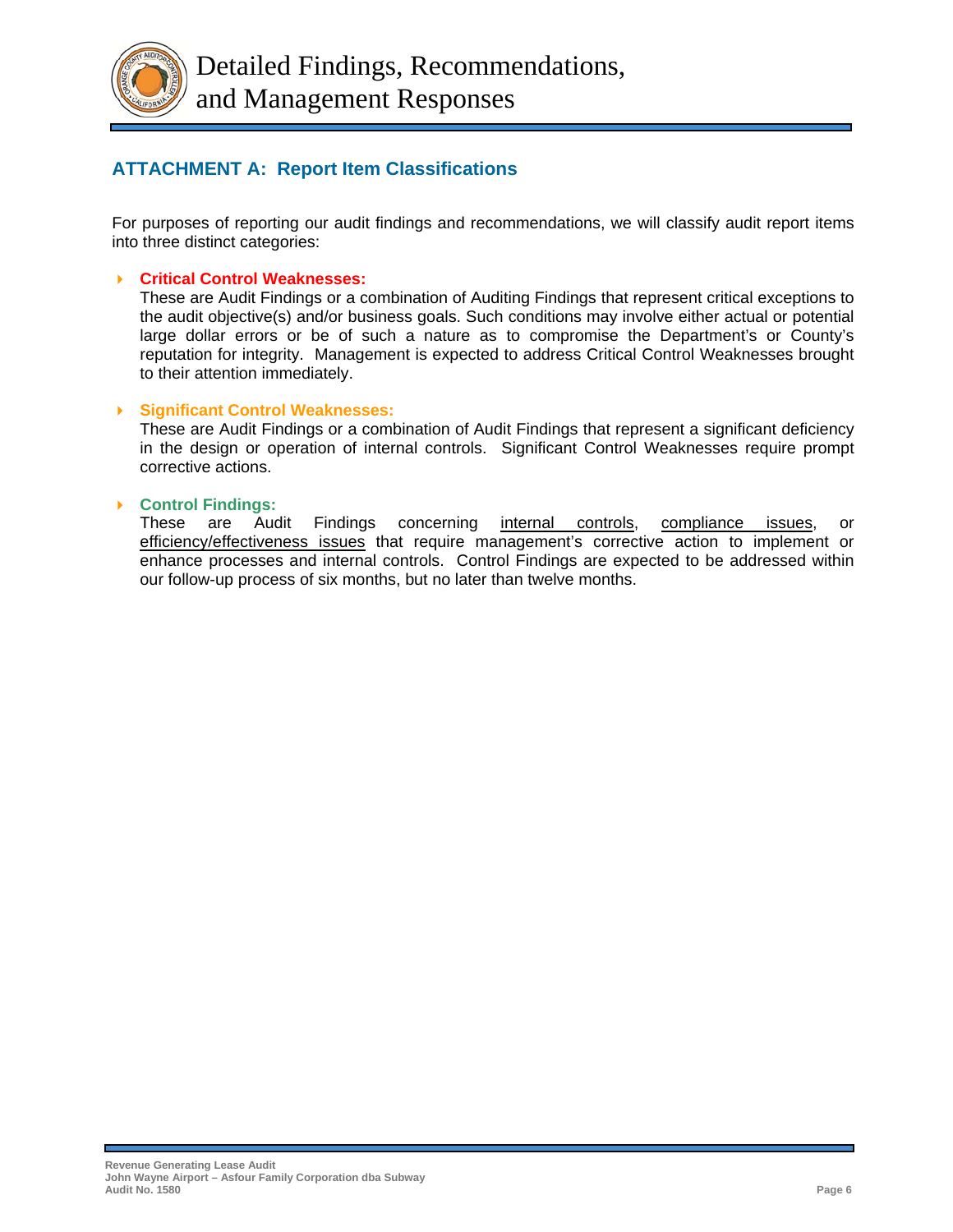

# **ATTACHMENT B: John Wayne Airport Management Responses**